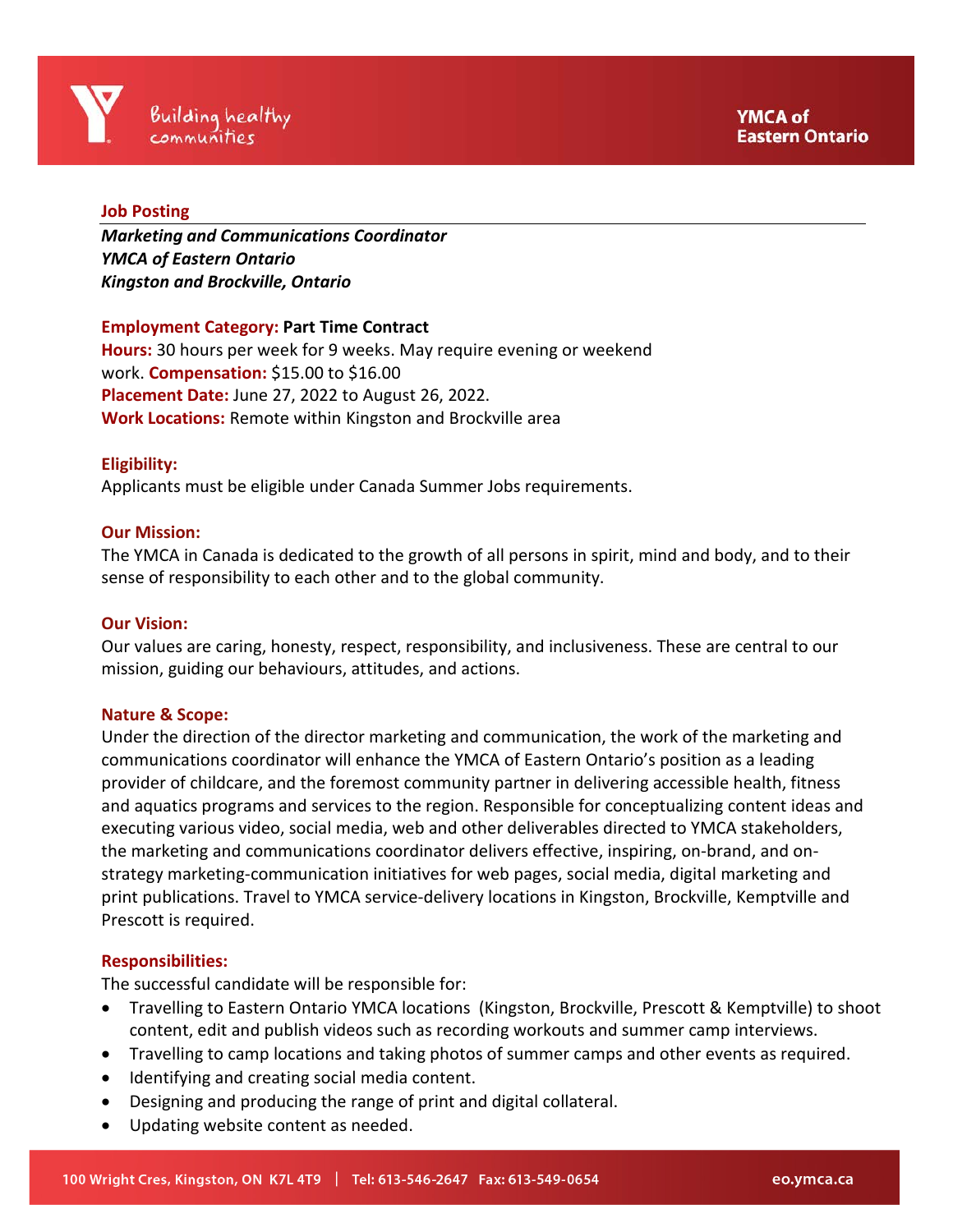- Collaborating to develop creative concepts for social media campaigns, photo/video production and editing.
- Demonstrating strong interpersonal, written and oral communication skills and ability to build relationships.
- Developing new ideas for social media engagement.
- Using design software to create graphics for social media and/or other marketing collateral as required.
- Collaborating with team members Forward-looking thinker, collaborative and resourceful team player, reliable, self-starter.
- Meeting goals and deadlines in a changing environment.

# **Qualifications:**

- Education in a Marketing, Communications, Graphic Design or an equivalent program.
- Working knowledge of Adobe Creative Suite is an asset.
- Working knowledge of MS Office Suite.
- Proficiency in HTML and CSS websites.
- Working knowledge of CP Style is an asset.
- Experience developing content from creative brainstorming sessions to production.
- Experience in producing creative and technical content.
- Self-motivated and able to work independently.
- Valid Ontario Driver's License. Access to personal vehicle is required.
- Criminal Reference Check (CPIC) including Vulnerable Sector Check completed not more than 120 days prior to interview, with results acceptable to the YMCA of Eastern Ontario. Those under 18 years of age will be required to sign a statutory declaration confirming that there is no criminal reason why they should not work with children.

# **Competencies:**

- Knowledge Education + Experience
- Interpersonal Skills
- Attention to Detail
- Initiative
- Stress of Multiple Demands

# **Please apply by email with a résumé and cover letter by June 6, 2022 at 12 p.m. to:**

## **Colleen Gareau**

**Director, Marketing and Communications** YMCA of Eastern Ontario colleen.gareau@eo.ymca.ca